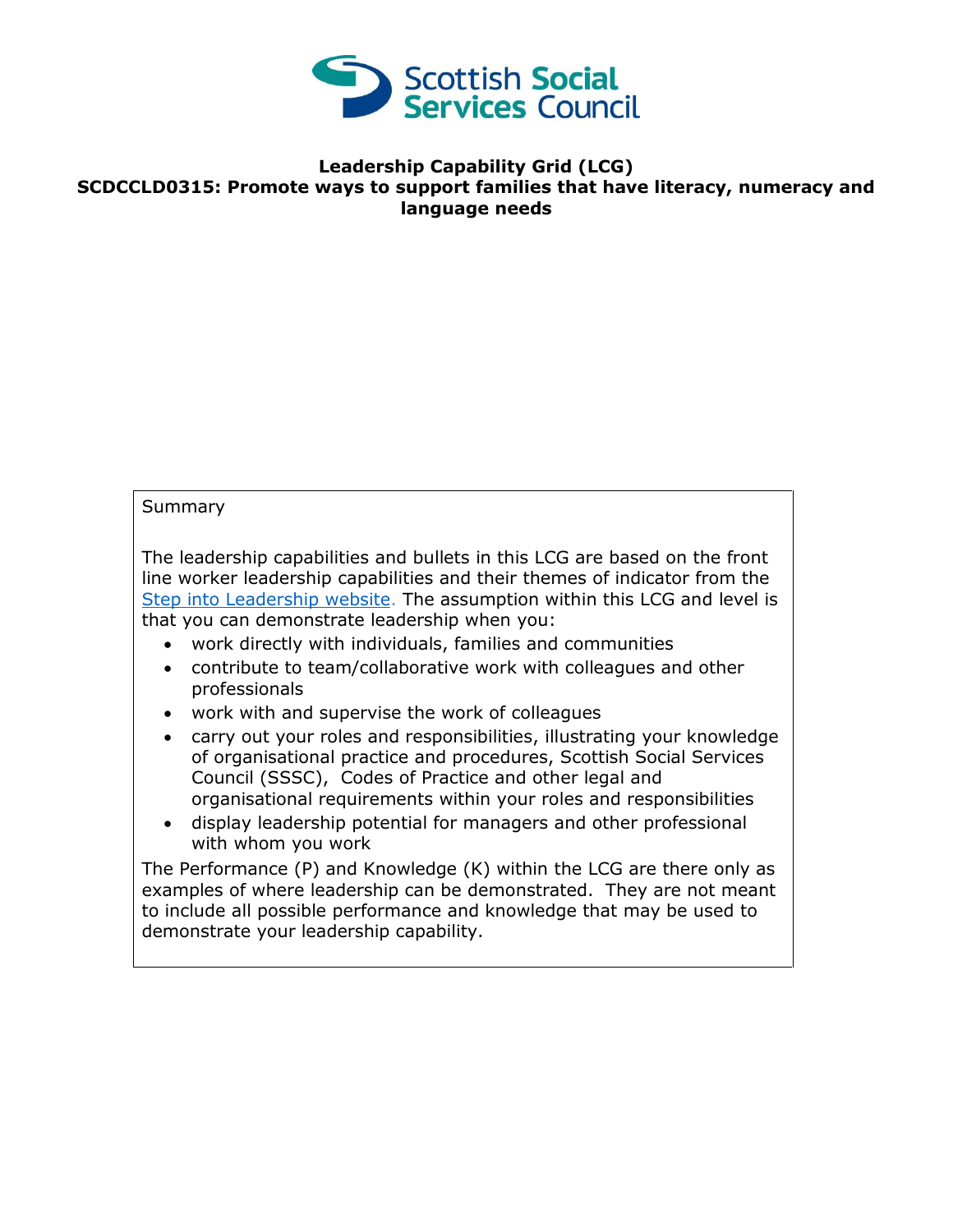

## **Leadership Capability Grid (LCG) SCDCCLD0315: Promote ways to support families that have literacy, numeracy and language needs**

| Leadership<br>capabilities         | When promoting ways to support families that have literacy, numeracy<br>and language needs you can demonstrate leadership capabilities by:                                                                                                                                                                                                                                                                                                                                                                                                                                                                                                                                  |
|------------------------------------|-----------------------------------------------------------------------------------------------------------------------------------------------------------------------------------------------------------------------------------------------------------------------------------------------------------------------------------------------------------------------------------------------------------------------------------------------------------------------------------------------------------------------------------------------------------------------------------------------------------------------------------------------------------------------------|
| <b>Vision</b>                      | Providing a vision for those with whom you work and your organisation when<br>you:<br>• See how best to make a difference when providing active support<br>(P3,6,7,8,9,10,<br>11, 12, 16, 22; K, 14, 17, 44, 53)<br>• Communicate and promote ownership of the vision when working with others<br>$(P1,6,7,8,9,10,11,12,15,16,19,22; K14,17,20,44)$<br>• Promote social service values through active participation and<br>personalisation (P2,3,6,7,9; K1,17) and when recording and reporting<br>P17,18; K35,36,37)<br>• See the bigger picture when demonstrating knowledge and practice of<br>organisational, local and national policies and procedures (P18; K 6,8,9) |
| Self-<br>leadership                | Displaying self leadership when you:<br>• Demonstrate and adapt leadership in response to changing needs and<br>preferences (P19)<br>• Improve own leadership when you seek advice $(P14, 15, 19, 20, 21, 22, 23)$<br>K20, 28, 41, 46, 52, 53)<br>• Take intelligent risks when communicating with difficult, complex and<br>sensitive issues (P10,11,12,17; K15,17,42,44,)<br>• Demonstrate and promote resilience when adapting practice and overcoming<br>barriers (P19,21; K52)<br>• Challenge discrimination and oppression $(K1,4)$                                                                                                                                   |
| <b>Motivating</b><br>and inspiring | Motivating and inspiring others when you:<br>• Inspire people by personal example $(P3, 6, 7, 8, 9, 14, 15, 19, 20, 21, 22, 23;$<br>K14, 17, 41, 49, 52)<br>• Recognise and value the contribution of others $(P6,7,8,14,15,19-22;$<br>K9, 10, 20, 40, 41, 47, 49, 52, 53)<br>• Support the creation of a learning and performance culture<br>$(P6,7,9,15,19,20, 21,22,23; K17,20,28,52)$                                                                                                                                                                                                                                                                                   |
| <b>Empowering</b>                  | Empowering people when you:<br>• Enable leadership at all levels $(P6,7,12,15,19-22; K8,9,17,49)$<br>• Support the creation of a knowledge and management culture by seeking<br>and providing information to enable understanding<br>$(P7,8,9,14,15,19,20,21,22,23; K17,25,28,41,47,52,53)$                                                                                                                                                                                                                                                                                                                                                                                 |